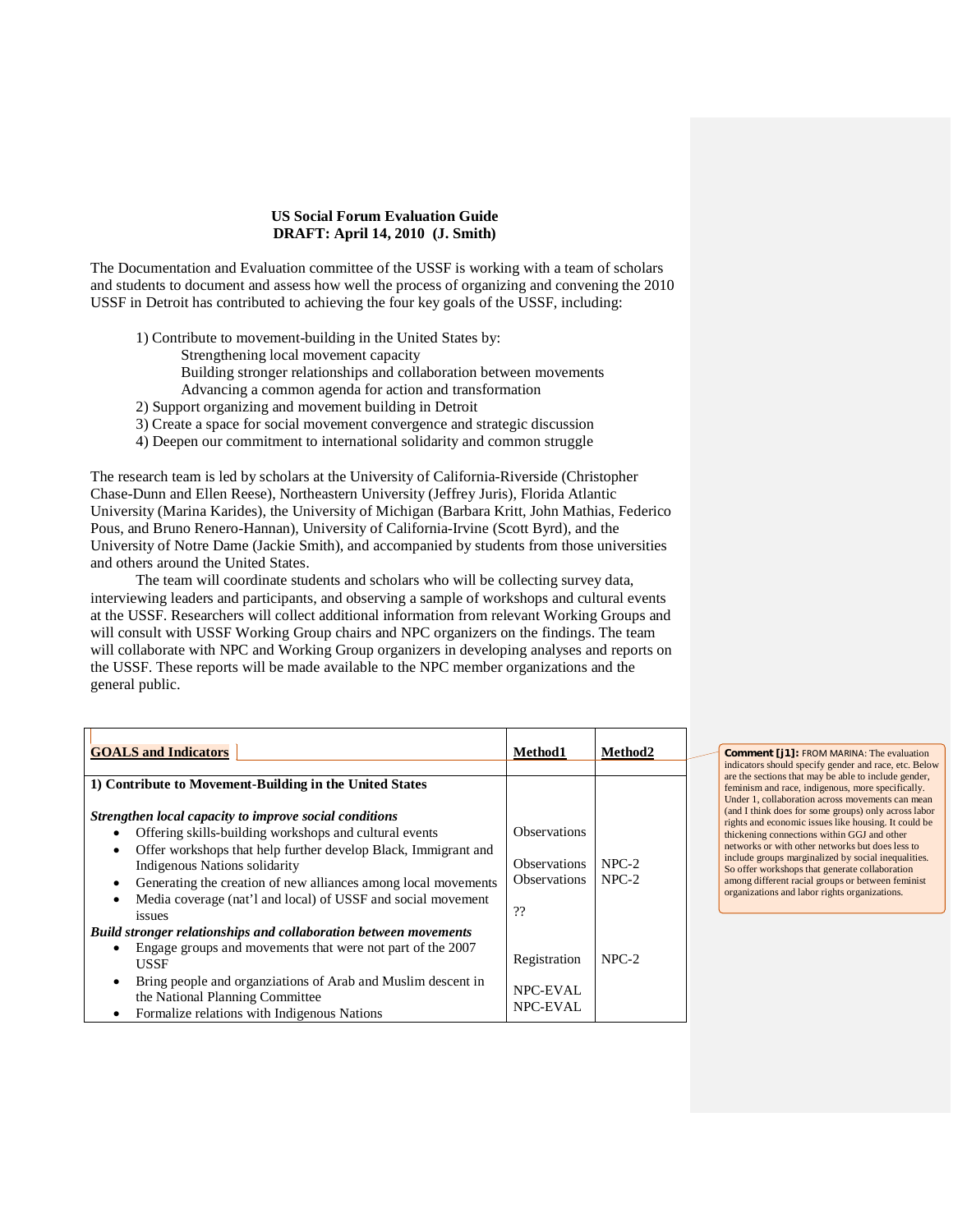| Offer workshops that generate ongoing collaboration across<br>$\bullet$<br>movements<br>Offer workshops that share lessons about movement<br>collaboration<br>Offer workshops with skills building relevant for cross-<br>movement collaboration                                                                                                                                                                                                                                                 | Observation<br>Observation<br>Observation  | Post-USSF                     |
|--------------------------------------------------------------------------------------------------------------------------------------------------------------------------------------------------------------------------------------------------------------------------------------------------------------------------------------------------------------------------------------------------------------------------------------------------------------------------------------------------|--------------------------------------------|-------------------------------|
| Advance social movements agenda for action and transformation<br>Offer workshops that enhance participants understandings of<br>local-global links<br>Offer skills-building workshops on tactics relevant to global<br>٠<br>context                                                                                                                                                                                                                                                              | <b>Observations</b><br><b>Observations</b> |                               |
| Provide structure for ongoing collaboration and communication<br>$\bullet$<br>among movements<br>More effectively use the Internet and independent media to shape<br>and influence the public conversation in ways that convey<br>momentum and hope                                                                                                                                                                                                                                              | Post-USSF<br><b>NPC-EVAL</b>               | $NPC-2$<br>$NPC-2$            |
| <b>GOALS</b> and Indicators                                                                                                                                                                                                                                                                                                                                                                                                                                                                      | Method1                                    | Method2                       |
|                                                                                                                                                                                                                                                                                                                                                                                                                                                                                                  |                                            |                               |
| 2) Support organizing and movement building in Detroit<br>Greater representation of LOC on NPC, and greater visibility of<br>local struggles<br>All DLOC and anchor members emerge stronger<br>$\bullet$<br>Lasting local movement/emancipatory projects in Detroit<br>$\bullet$<br>*Centro Obrero silkscreening business<br>*Library<br>*Bicycle system<br>*Political campaigns /struggles prioritized by Detroit PMA<br>*Others?<br>Local media coverage of social movements/USSF and movement | DLOC-Doc<br>DLOC-Doc<br>DLOC-Doc<br>??     | $NPC-2$<br>$NPC-2$<br>$NPC-2$ |

| <b>GOALS</b> and Indicators                                                                                                                                                                                                                                                                                                                                                                                                                                                                                                                                         | Method1                                                                                                         | Method2 |
|---------------------------------------------------------------------------------------------------------------------------------------------------------------------------------------------------------------------------------------------------------------------------------------------------------------------------------------------------------------------------------------------------------------------------------------------------------------------------------------------------------------------------------------------------------------------|-----------------------------------------------------------------------------------------------------------------|---------|
| 3) Create a space for social movement convergence and strategic<br>discussion<br>Increase attendance and double the numbers: 25,000<br>٠<br>delegates & double the international delegate participation<br>Mobilizing diverse movements to attend the USSF<br>$\bullet$<br>Providing workshops that bridge diverse movements<br>Providing workshops that allow strategic discussions<br>٠<br>Providing workshops that model diverse, representative<br>٠<br>movement building that is cross-cutting, democratic, and<br>effectively integrates process and outcomes | Registrations<br>Survey<br><b>Observations</b><br><b>Observations</b><br><b>Observations</b><br><b>NPC-EVAL</b> |         |